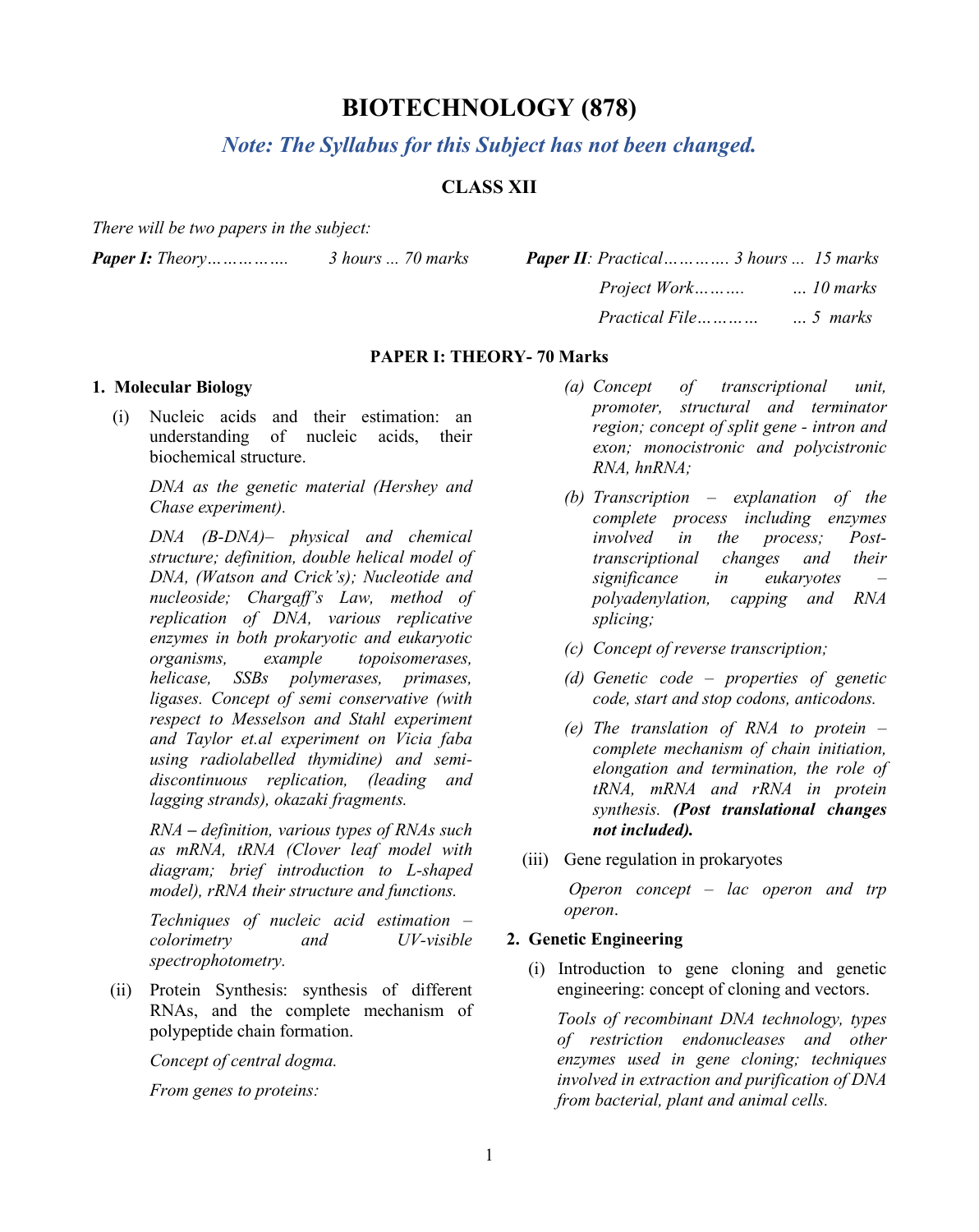*Selection of host cells: eukaryotic and prokaryotic.*

*Vectors: Characteristics and types such as plasmids -pBR322, pUC (in pBR322- presence of two antibiotic resistant genes and in pUCpresence of lac Z gene to be taught), cosmids, phages (M13 and λ), YACs, BACs (to be taught with reference to stability and their carrying capacity), animal and plant viruses (CaMV, retrovirus, SV40 – only names of viruses, no details).*

*Transfer of recombinants into host cells –*

- *(a) Vectorless methods - basic concept of transformation, transfection, electroporation, liposome mediated gene transfer, microinjection, biolistic*
- *(b) Vector-mediated method Agrobacterium tumefaciens induced gene transfer.*

*Methods of identification of recombinants-Direct selection (green fluorescent selection) and Insertional inactivation (Blue-white selection, antibiotic resistance).* 

*A basic understanding of DNA libraries – construction of genomic and cDNA libraries.*

*Construction of a recombinant DNA molecule.*

- (ii) Innovations in Biotechnology: produced by using modern biotechnological tools, (select examples of products already available)
	- *(a) Plants: Production of Flavr Savr tomatoes, Bt-crops and Golden rice.*
	- *(b) Healthcare: Production of recombinant hepatitis-B vaccine, Humulin, interferon and edible vaccines.*
	- *(c) Animal: Dolly the cloned sheep, Sources and characteristics of stem cells and their applications.*
	- *(d) Environmental biotechnology: bioremediation using oil-eating bacteria as an example.*
	- *(e) Industrial biotechnology: applications of industrial enzymes – rennet, subtilisin, amylase, papain.*

(iii)Gene analysis techniques: various techniques involved in recombinant DNA technology.

*DNA probes – definition and use.*

*Low resolution mapping techniques: gel electrophoresis, southern blotting (details of the technique to be taught), western and northern blotting (a brief idea and their uses).*

*High resolution techniques: DNA sequencing- sequencing by chain termination, automated DNA sequencing. Site directed mutagenesis.*

*DNA amplification by Polymerase chain reaction (PCR)– applications of PCR, steps and application of DNA profiling or DNA finger printing.*

# **3**. **Cell culture technology**

A brief idea of tools and techniques involved in cell culture technology and their applications in microbial, plant tissue and animal cell cultures respectively.

- (i) General tools and techniques used in cell culture technology
	- *(a) Instruments - centrifuge, LAF hood and biosafety cabinets, pH meter, autoclave, vortex mixer, hot air oven, magnetic stirrer, weighing balance, micro filtration unit, incubator, CO<sub>2</sub> incubator, inverted microscope, bioreactor (diagram, its components and their function)-stirred tank and sparged type (brief idea only), use of T flasks to propagate animal cells.*

*Only uses of the above instruments to be studied.*

- *(b) Sterilization techniques for culture room, apparatus, transfer area, media, vitamins, and living material;*
- *(c) Cryopreservation (need and steps).*
- *(d) Cell counting (direct counting by haemocytometer), cell viability by Evan's blue stain and cell sorting (FACS only)*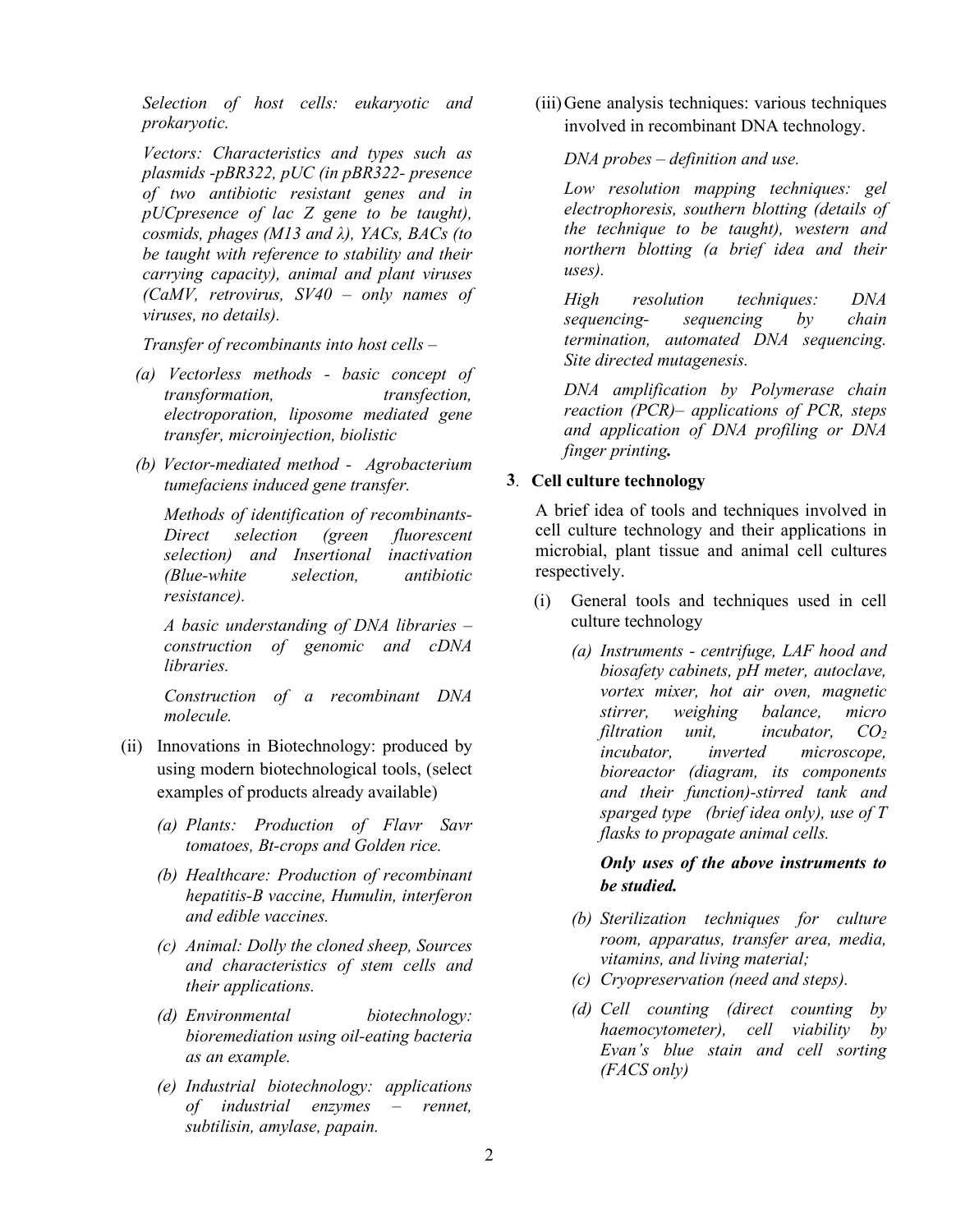*(e) Types of media (synthetic /defined, semi-synthetic/differential, complex/natural)*

*Preparation of media: microbial media-LB agar and LB broth; Plant media-MS and White's media; Animal media-RPMI, DMEM and FBS - brief idea only. (includes inorganic and organic macronutrients and micronutrients, antibiotics, growth regulators for plants: auxins and cytokinins).*

 *Importance of pH and solidifying agents.*

(ii) Microbial culture and its application.

*Fermentation process and growth kineticsbatch culture, fed batch culture, continuous culture (with the help of graphs only): Definition of turbidostat and chemostat: Products and application-SCP (definition and use), industrial enzyme-subtilisin (source and its use).*

(iii) Plant tissue culture and its application.

*Isolation of single cell by mechanical and enzymatic methods, synchronisation of cell culture by chemical methods like starvation, inhibition and mitotic arrest.*

*Cellular totipotency-definition of cellular differentiation, de-differentiation, redifferentiation. Application of plant cell culture technology (methodology not required, only brief idea needed):* 

- *(a) Haploid production-androgenesis and gynogenesis and their significance.*
- *(b) Triploid production-understanding and need for triploid production and its application (seedless crops).*
- *(c) In-vitro pollination- concept and its application.*
- *(d) Zygotic embryo culture- concept and its application, Embryo rescue (brief idea only).*
- *(e) Somatic hybridisation-protoplast fusion (Pomato).*
- *(f) Micropropagation and its significance.*
- *(g) Developing virus free plants and synthetic seeds.*

*(h) Biodegradable plastics (concept of PHB).*

(iv) Animal cell culture and its application.

*Primary cell culture with mechanical and enzymatic disaggregation and its drawbacks; Types of cell-lines: finite, continuous, adherent and suspension; scale up-mono layer by Roller bottle, application of animal cell culture-tissue, hybridoma technology, tissue engineering (definition only).*

#### **4. Bioinformatics**

(i) Introduction to bioinformatics; global bioinformatics databases and data retrieval tools; genomics, different types of sequences, types of sequence analysis.

*Introduction to bioinformatics: definition and need.*

*An introduction to global bioinformatics databases (nucleotide and databases). Information sources such as EMBL, NCBI, DDBJ, SWISSPROT, GenBank, GENSCAN.*

*Data retrieval tools- ENTREZ, Taxonomy Browser.*

(ii) Genomics: Definition, introduction, tools used in Genomics and its applications.

*Definition of genomics. Types of genomicsstructural and functional. Basic criteria in selecting the organism for its genome sequencing. Different types of sequences – cDNA, genomic DNA, ESTs (Expressed Sequence Tags) and STSs (Sequence Tagged Sites) and the different softwares (example gene scan).*

*Types of sequence analysis by using BLAST and FASTA –global, local, pair wise and multiple.* 

*Human Genome Project - its objectives, the countries involved, its achievements and significance.*

*DNA microarray technology – definition and application only.*

*Concept of Single Nucleotide Polymorphisms (SNPs).*

(iii) Proteomics: definition, introduction and databases.

> *Types of Proteomics – structural, functional and expression; Important protein databases available for the public on the internet like PDB (Protein Data Bank), PIR (Protein Identification Resources).*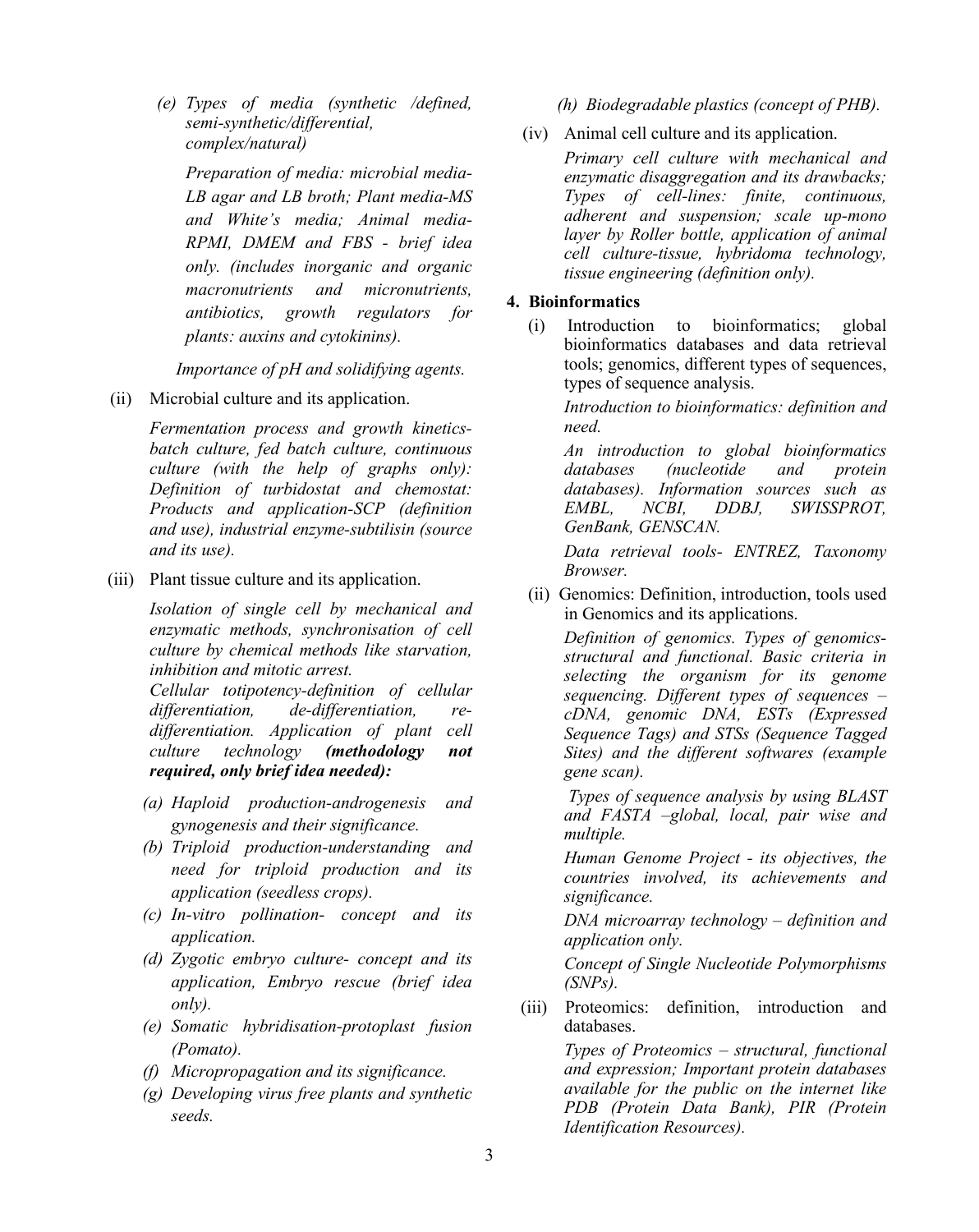#### **PAPER II**

#### **PRACTICAL WORK – 15 marks**

Candidates are required to complete the following experiments.

1. Paper Chromatography – separation of photosynthetic pigments

*Take any leaf. Extract chlorophyll in 80% acetone. Take a strip of paper or prepare a thin layer of silica gel on a slide. Load chlorophyll extract at one end of the paper/gel. Keep paper or gel in the rising medium in test tube or jar for about 30 minutes. The rising medium should have methanol/ acetic acid, n-butanol or benzene. The rising fluid should always be at the bottom below the point of loading of chlorophylls. After 30 minutes, three spots: yellow, bluish green and light green will be*   $corresponding$ *chlorophyll A & chlorophyll B.*

2. Preparation of buffers – phosphate, acetate and borate buffers

*This experiment should be done to make the basics clear to the students. Basic calculation for buffer preparation should be known. The approach should be to utilize easily available chemicals at reasonable costs. Phosphate, borate and acetate buffers can give the range of pH 4 pH 9.2*

- 3. Preparation of culture media
	- *(i) Bacterial culture Media - Luria Bertani (L.B.) media - Peptone/ Tryptone, yeast extract and NaCl. (Nutrient broth / Nutrient Agar).*
	- *(ii) Plant Tissue culture medium (Sugars + Coconut milk + Agar Agar).*
- 4. Sterilization of culture medium and other materials.
	- *(i) Dry Physical method – heat or radiation.*
	- *(ii) Wet Physical methods – steam sterilization.*
	- *(iii) Chemical Sterilization/ Surface sterilization Disinfection with 70% alcohol and Sodium hypochlorite solution carbolic acid*
- 5. Preparation of various forms of culture media Petri plate, slant and suspension.

*Luria Bertani (L.B) media to be prepared, autoclaved and cooled to 60 degrees C. To prepare nutrient plates the media is poured into presterilized petri-dishes under a LAF. To prepare slants the media is poured into several*  *test tubes, plugged and kept in a tilted position (at an angle of 45<sup>o</sup> ) until it sets.*

6. Inoculation and incubation of *Lactobacillus* on the culture medium in the Petri plate.

*Use of inoculation loop or inoculation needle for the purpose.* 

7. Identification of bacteria by Gram +ve and Gram –ve (from curd /saliva and/or soil solution)

*(i) Prepare a bacterial smear on a slide (ii) Stain with crystal violet stain. (iii) Rinse with water. (iv) Add a few drops of iodine solution. (v) Add few drops of 90 % ethanol (vi) Counterstain with safranin solution (vii) Observe the red and blue colonies under the microscope*

- 8. Action of enzymes on starch under: (a) variable temperature (b) variable substrate concentration – plotting of  $K_m$  value by graph
	- *(i) Soluble starch solution (0.5% - 1%) to be prepared. Test with iodine. Collect saliva, dilute 1: 5, add 1 ml of saliva to 10 ml of starch solution. Incubate for 15 minutes. Again test for presence of starch with iodine. Also test for the presence of reducing sugars in solution. Repeat the same process at the variable volumes of starch*
	- *(ii) To study the effect of variable temperature on the activity of the enzyme salivary amylase.*
- 9. Isolation of DNA from plants

*Take half a ripe and peeled banana into a beaker and add 50 ml of extraction fluid (1.5gm table salt +10 ml liquid detergent +90 ml distilled water). Place the beaker in a water bath set at 60 degrees C for 15 minutes. Stir gently with a glass rod. Filter 5ml of cooled content into a clean test tube and add 5ml of cold 90% ethanol. DNA molecules separate out and appear as white fibres. [DNA can also be extracted from pea seeds and soaked wheat grains]*

- 10. DNA estimation by colorimeter by DPA method.
- 11. Protein estimation by colour reaction Bradford test.

*Bradford's Assay is a Dye binding assay based on the differential change of colour of a dye in response to various concentrations of proteins. Bradford's assay can be performed for qualitative as well as quantitative assessment of proteins in a sample.* 

*Dilute 1 volume of Bradford's dye with 4 volumes of distilled water. Filter the dye through Whatman filter paper and store at room*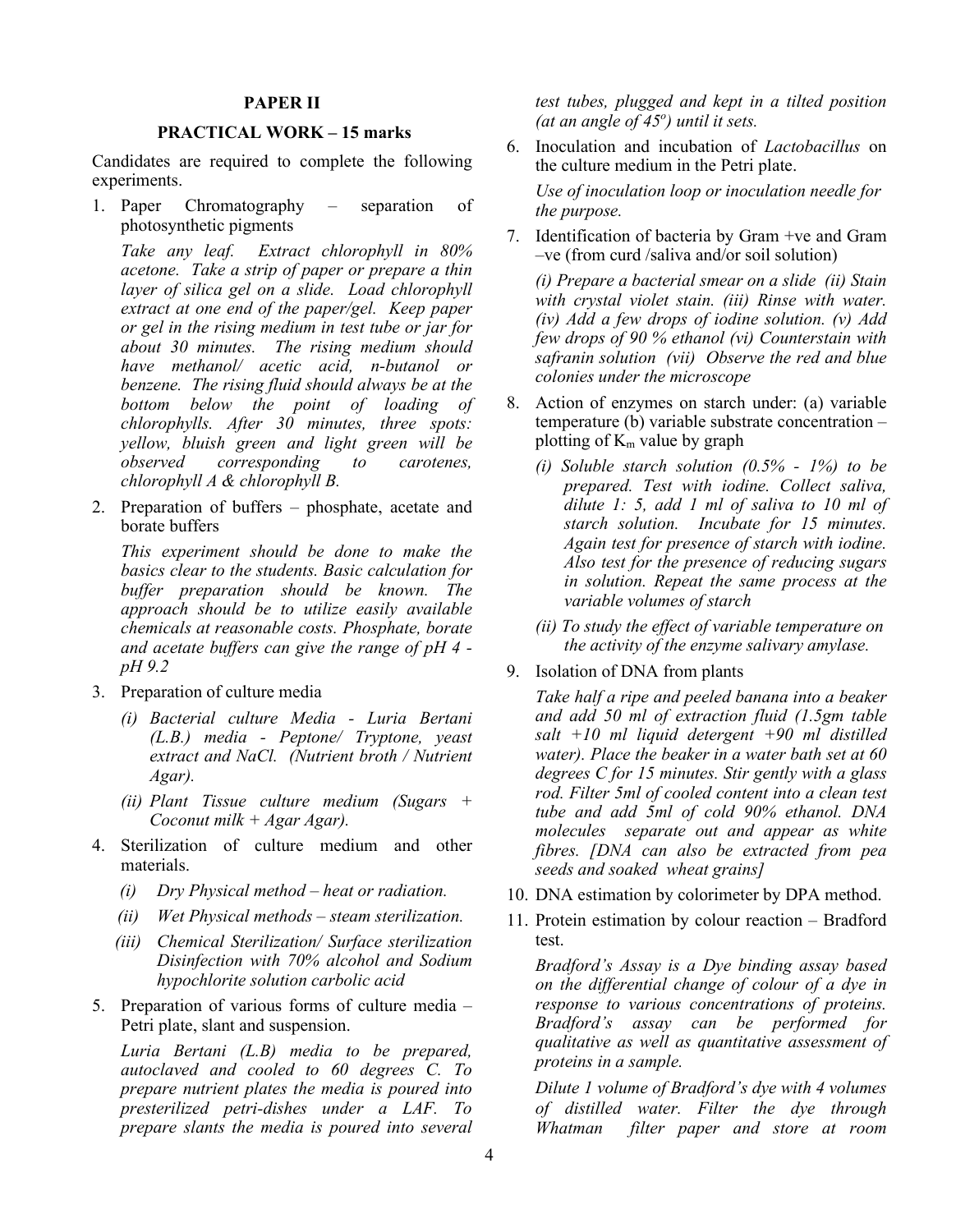*temperature in a brown glass bottle. Take different aliquots of standard Bovine Serum Albumin (BSA solution), for example (0.2, 0.4, 0.6, 0.8 and 1.0 ml) in different test tubes Make up the volume to 1ml with distilled water. To each tube add 2ml of Bradford's dye. Extent of colour development can be made by rough estimate using + signs to show the concentration of protein in the sample. Alternatively, OD can be read using colorimeter or spectrophotometer. Take the unknown sample to be estimated and perform the experiment. Similarly read the OD and note the corresponding concentration of protein in it using the graph.*

- 12. Cell viability test by Evan's blue dye.
- 13. Isolation of milk protein wet weight and dry weight.

*Milk proteins are isolated by adding 0.4 N HCl into the milk sample. Casein start coagulating at its isoelectric point (i.e. at pH 4.6). The precipitate is filtered and weighed to quantify the protein present.*

- 14. Chromatography to find adulteration in spices by using mixer of turmeric and metanil yellow.
- 15. Demonstration of cell counting by haemocytometer by using diluted blood.
- 16. Experiment to show the process of saponification.

# **PROJECT WORK AND PRACTICAL FILE**

#### **– 15 Marks**

# **Project Work – 10 Marks**

The Project Work is to be assessed by a Visiting Examiner appointed locally and approved by the Council.

Candidates are to creatively execute **one** project / assignment on an aspect of Biotechnology.

Teachers may assign or students may choose any one project of their choice. The report should be kept simple, but neat and elegant.

A list of suggested projects is as follows:

- 1. Effluent analysis.
- 2. A study of the technological details of malt preparation.
- 3. A study of the technological details of the brewing industry.
- 4. A study of the organisation of a fermenter.
- 5. Technological analysis of the process of drug development, drug designing and drug targeting.
- 6. A study of the technological details of vaccine development.
- 7. Diagnosis of diseases by modern techniques like ELISA, RIA and Antibody targeting.
- 8. DNA finger-printing.
- 9. DNA foot-printing.
- 10. Microbiological contaminants in food and food products.
- 11. Isolation of microbes from air, water and soil.
- 12. Methods of identifying microbes (various staining techniques and biochemical reactions).
- 13. Tissue Culture and its applications.
- 14. Stem Cell Technology
- 15. Nanotechnology
- 16. Bioinformatics
- 17. Genetic Engineering
- 18. Cloning
- 19. Instrumentation in biotechnology
- 20. Forensic Biotechnology
- 21. Ethical, Legal and Social Issues (ELSI) related to Biotechnology/ GMOs
- 22. Biopiracy- Case Studies

# **Practical File – 5 Marks**

The Visiting Examiner is required to assess students on the basis of the practical file maintained by them during the academic year.

#### **Suggested Evaluation Criteria for Project Work:**

Format of the Project:

- Content
- **Introduction**
- Presentation (graphs, tables, charts, newspaper cuttings, diagrams, photographs, statistical analysis if relevant)
- Conclusion/ Summary
- Bibliography